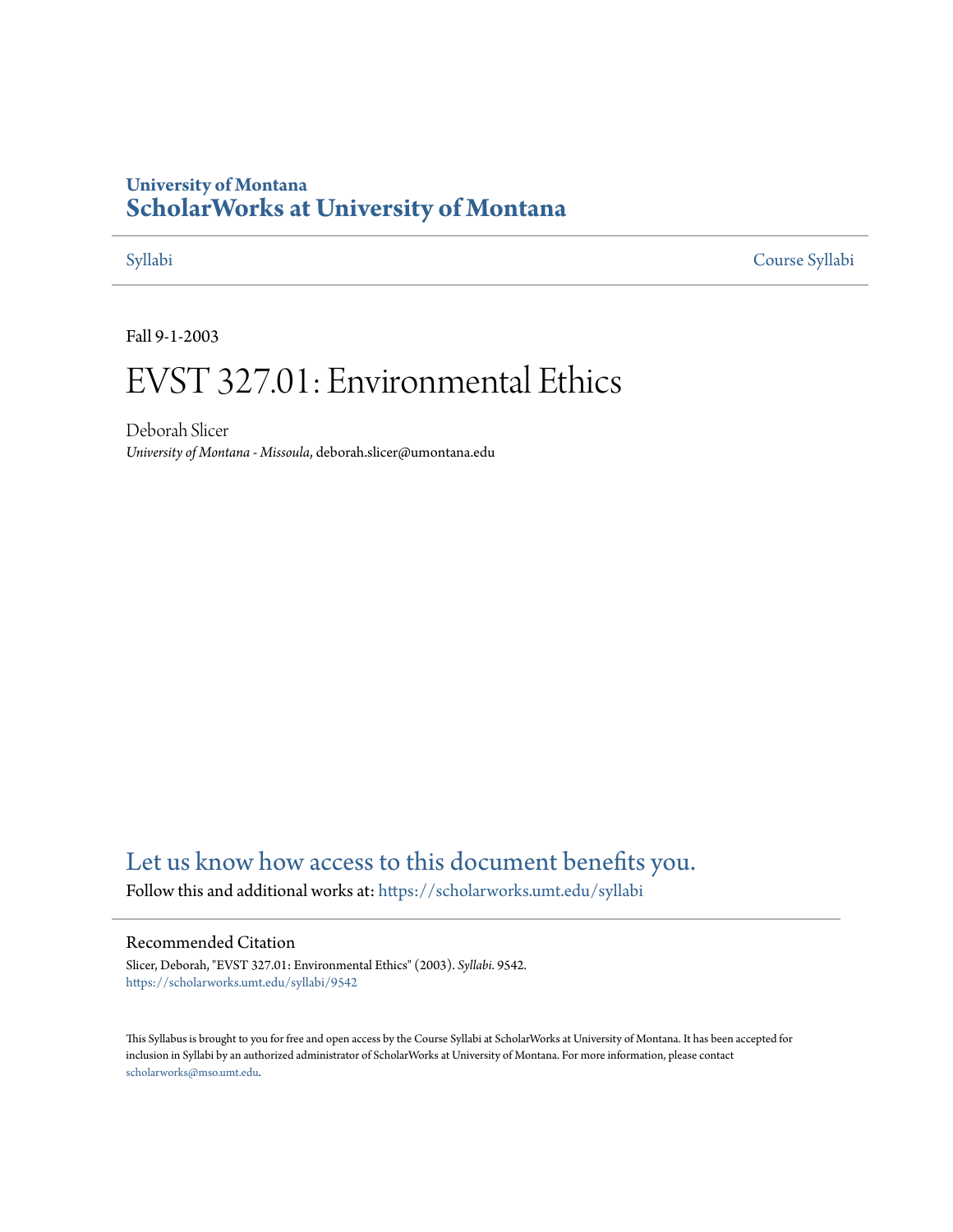Philosophy/Evst 327 Fall 2003 Professor Deborah Slicer L.A.  $148/243-2527/ds7p$ @selway.umt.edu O.H.: tpa

Are the moral traditions that were developed to guide human relations also relevant to interspecies relations? If so, to what extent are they relevant? If not, is it because the theories are ultimately anthropocentric, as some critics argue? Or are they-problematic for other reasons? If our traditions fail to justify the interspecies obligations we have gut feelings about, then what other moral visions can we appeal to? And, importantly, how is environmental philosophy--all this pin-headish theorizing--relevant to our environmental crisis?

We begin by discussing some of the facts--the state of our water, air, soils, animals, wild places, and the poor who are most directly impacted by environmental pollution. Then we'll talk about what it means for our environmental crisis to be a *moral* crisis. By week three we'll be reading essays by theorists who attempt to extend traditional moral principles to guide our behavior toward nature. We'll also consider criticisms of these attempts. Deep ecologists, ecofeminists, and social ecologists try to articulate radically nontraditional ways of thinking about our moral relations to nature. We focus on that literature during the second half of the term.. The last three days or so of class feature group presentations of local environmental issues. Guidelines are forthcoming. Presentations include the groups' efforts to justify policy recommendations using class materials. This is when we test the theories against the "real world." We will also test theories against reality in field trips and in conversations with several guest speakers from environmental agencies in the community.

## Syllabus

- 9/2 Hello, business, intro. lecture
- 9/4 Chapters 1in *Foundations of Environmental Philosophy*
- 919 Guest speaker: Anthony Marr with Tigers Forever
- 9/11 Chapter 2 in *Foundations*
- 9/16 Norton, p. 326
- 9/18 You Decide!, p. 136,  $# 1$  and field trip to the water wise garden with guest speaker Molly Galusha. Meet at the garden behind the Missoulian building at 2:20. ALSO, please sign up for a presentation topic by today.